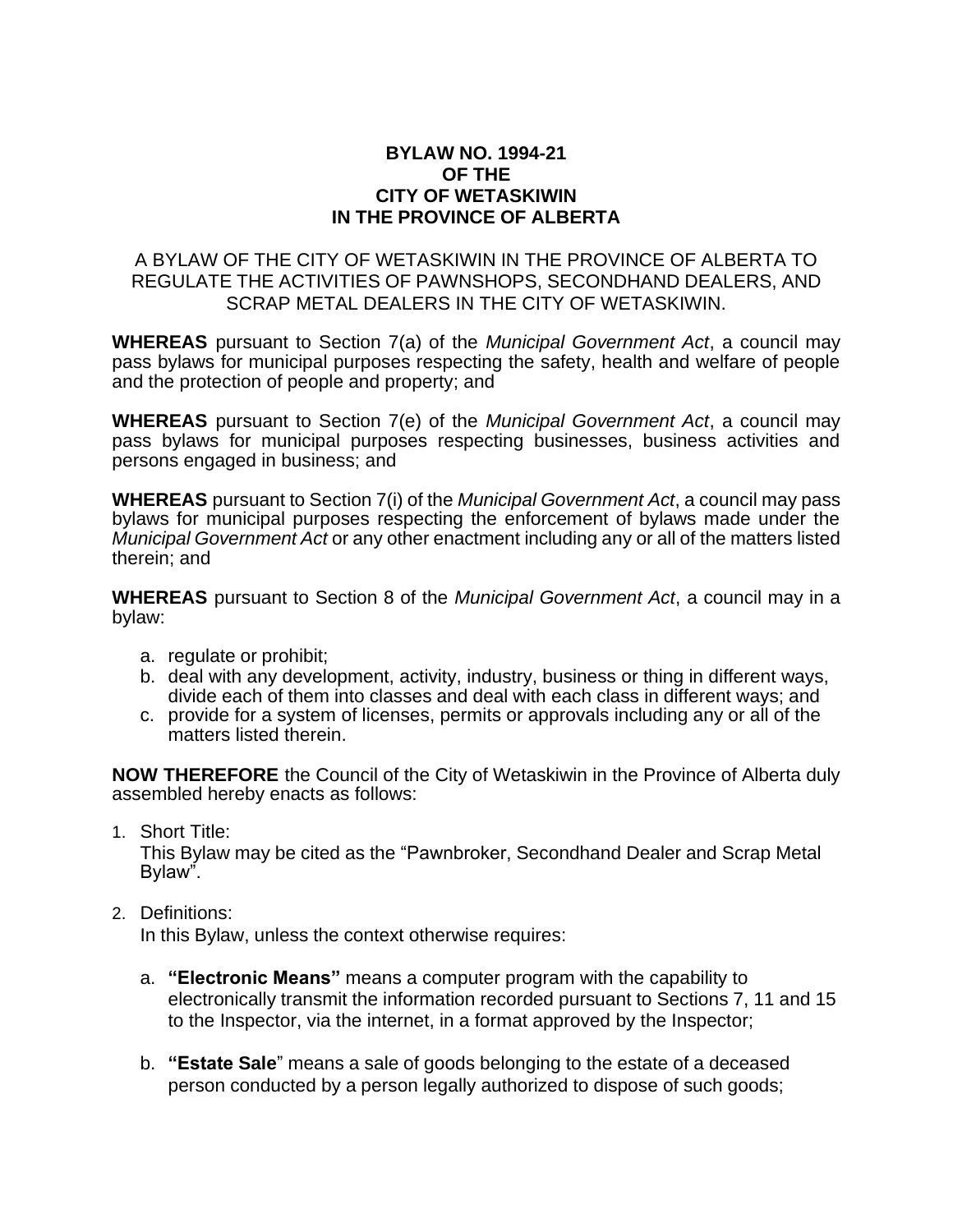

- c. **"Inspector"** means a person or persons appointed from time to time as License Inspectors of the City of Wetaskiwin;
- d. **"Licensee"** means a Pawnbroker or Secondhand Dealer or Scrap Metal Dealer;
- e. **"Officer in Charge/Detachment Commander"** means the Officer in Charge of The Royal Canadian Mounted Police (RCMP), and includes any person designated by the Officer in Charge to perform his duties or exercise his powers pursuant to this Bylaw;
- f. **"Pawnbroker"** means any person who lawfully exercises the trade of receiving or taking goods as security for the repayment of money lent thereon;
- g. **"Peace Officer**" means any individual employed as a Royal Canadian Mounted Police, Community Peace Officer, Alberta Peace Officer or Bylaw Enforcement Officer who is empowered to enforce this Bylaw;
- h. **"Record Book"** means a record book in a form or forms prescribed by the Inspector;
- i. **"Scrap Metal Dealer"** mean any person who carries on a business which involves the purchase of scrap metal, which scrap metal includes, without limiting the generality of the foregoing, ferrous and non-ferrous metals;
- j. **"Secondhand Dealer"** means any person who carries on a business which involves purchasing, selling, exchanging or in any way dealing in goods of any kind or nature which have previously been owned, used or purchased by a person to be used, all commonly known as secondhand goods, but for greater certainty does not include:
	- i. a person who deals exclusively in secondhand books or cards;
	- ii. an auctioneer when disposing of goods by public auction; or
	- iii. used motor vehicle dealers;
- k. **"Used Car Vehicle Dealer"** means an automotive car dealership whose primary business is selling of new and used automobiles and who holds a valid AMVIC license;
- l. **"Violation Tag"** means a tag or similar document issued by the City pursuant to the Municipal Government Act;
- m. **"Violation Ticket"** means a notice issued under Part (2) or Part (3) of the Provincial Offences Procedure Act as amended, replaced or repealed.

### GENERAL PROVISIONS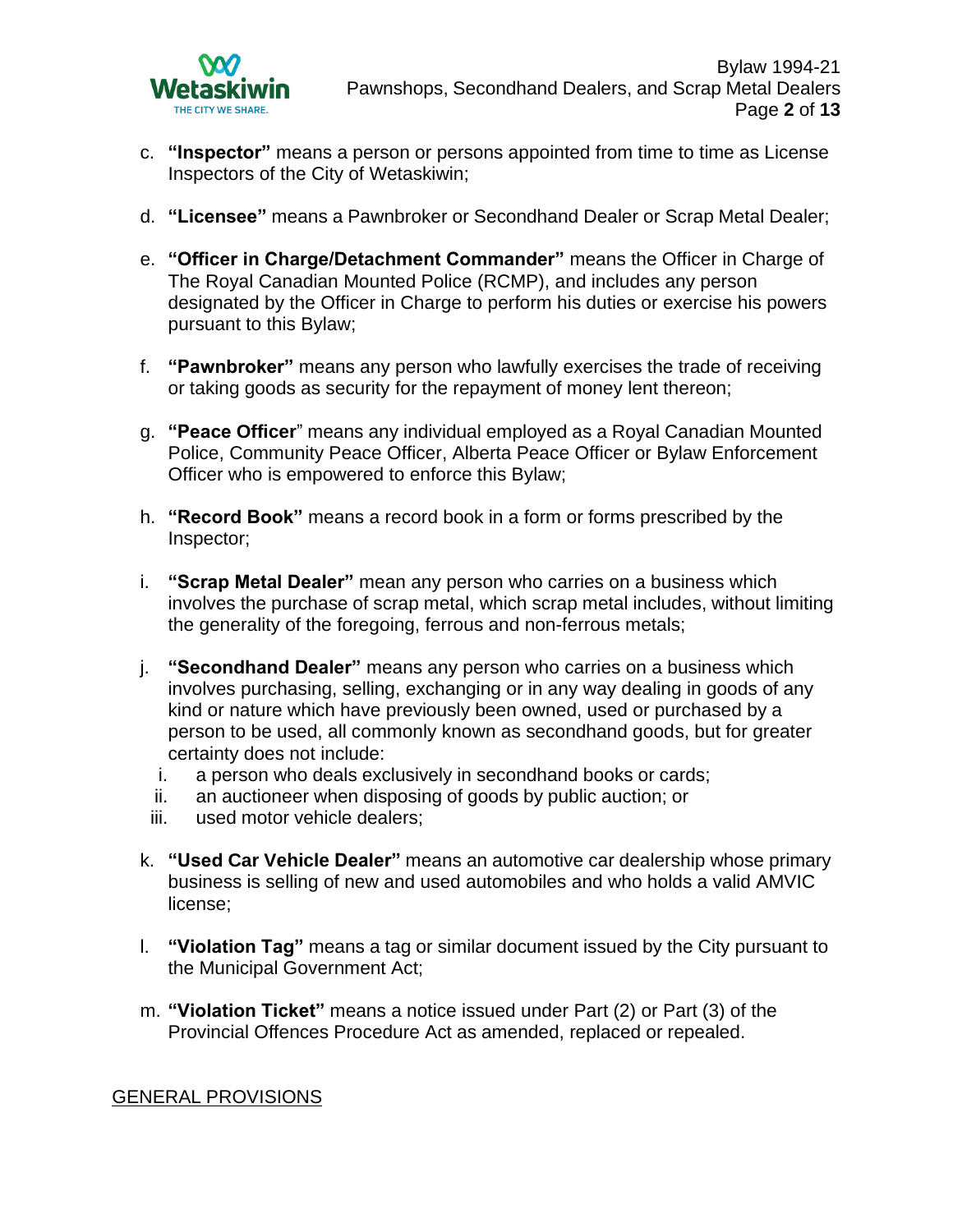

- 3. In this Bylaw the singular may be read as though the plural were expressed and the masculine gender may be read as though the feminine or neuter were expressed, wherever the context so requires. Any reference to a person shall include a business, and any reference to a business shall include a person.
- 4. Every Pawnbroker, Secondhand Dealer and Scrap Metal Dealer shall comply with the requirements in, and is subject to, the Business License Bylaw 1507-01, as amended, replaced or repealed.
- 5. No individual or business shall carry on the business of a Pawnbroker and a Secondhand Dealer on the same premises.
- 6. No Pawnbroker shall employ a person under the age of eighteen (18) years to take a pawned good from a customer as security for the repayment of money lent thereon.

### PAWNSHOPS

- 7. A Pawnbroker shall keep a record in the English language in a form satisfactory to the Inspector, which form shall include Electronic Means, in which the following information will be permanently recorded at the time of each transaction:
	- a. The full name of the employee who accepted the goods;
	- b. The date and time the goods were received;
	- c. A description of the person pledging the goods, which description shall include but is not limited to height, weight, hair color, eye color, and date of birth;
	- d. A current address and phone number of the person pledging the goods;
	- e. One (1) valid piece of Canadian government issued numbered identification containing a photograph of the person tendering the goods;
	- f. A photograph of the person who is pawning the goods, a copy of which photograph shall be attached to both the goods being pawned and to the electronic record described herein;
	- g. A complete and accurate description of each of the goods, which description shall include but is not limited to, as applicable: make, color, model, serial number, manufacturer's name, and any distinguishing or identifying marks or features; and
	- h. A photograph of the goods sufficient for identifying such goods, in the opinion of the Inspector.
- 8. A Pawnbroker shall: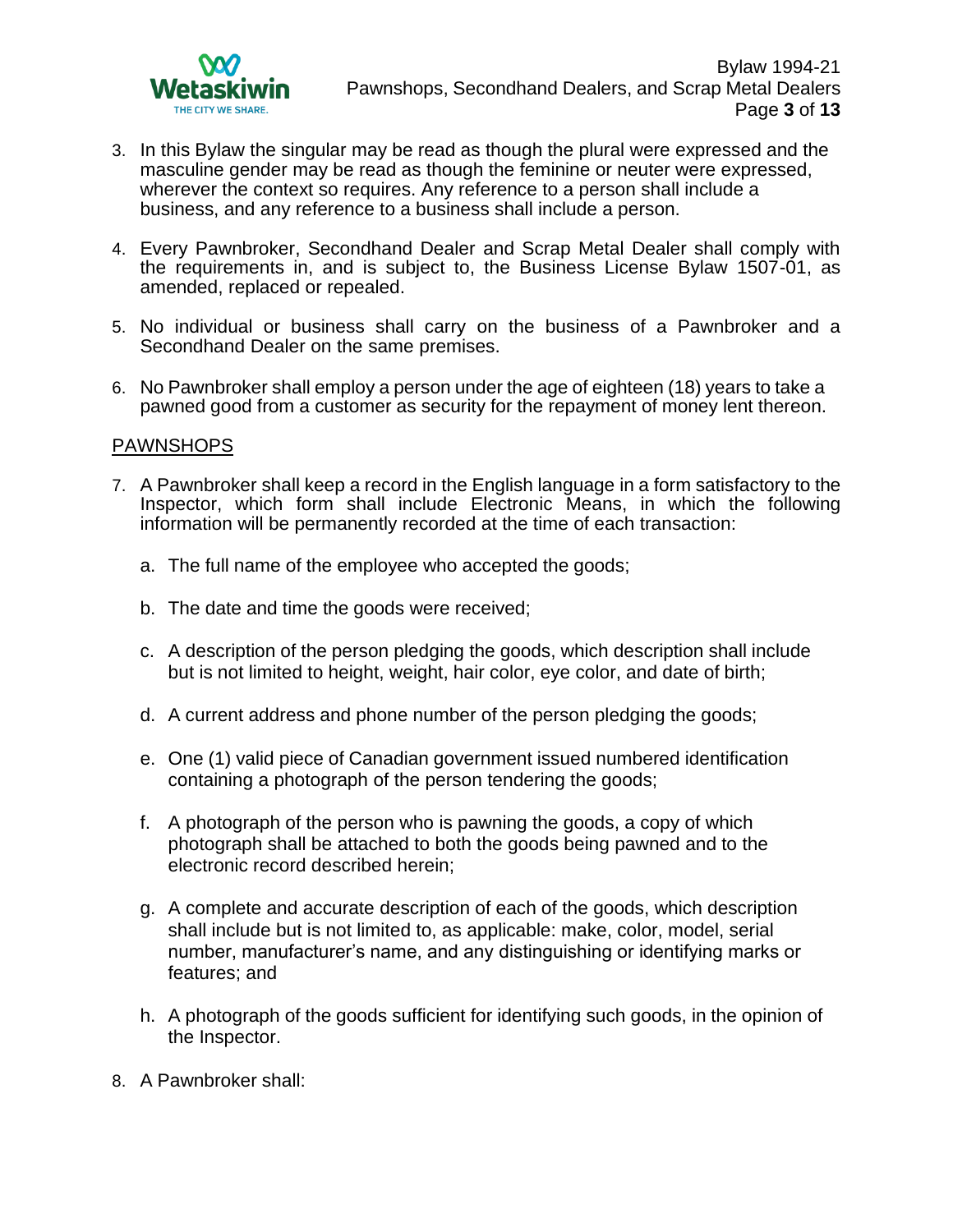

- a. Immediately, upon demand, make available for the Inspector's review any of the records created pursuant to Section 7;
- b. Not erase, deface or alter an entry in the record kept pursuant to Section 7;
- c. Not direct or allow any person or entity to erase, deface or alter an entry in the record kept pursuant to Section 7;
- d. Not direct or allow any person or entity other than the Licensee or employee of the Licensee to make an entry in the record kept pursuant to Section 7.
- 9. Prior to receiving the information required to create the record described in Section 7, a Pawnbroker shall obtain from the person providing the goods, written consent in a form satisfactory to the Officer in Charge allowing the use of the information collected in a manner consistent with the purposes of this Bylaw.
- 10. The record created pursuant to Section 7 shall be shared with the Inspector electronically by computer program approved by the Inspector, in a format approved by the Inspector.

### SECONDHAND DEALERS AND SCRAP METAL DEALERS

- 11. Whenever goods are acquired by a Secondhand Dealer or Scrap Metal Dealer, the Secondhand Dealer or Scrap Metal Dealer, as the case may be, shall immediately record or cause to be recorded the following information by Electronic Means satisfactory to the Inspector:
	- a. The full name of the employee who accepted the goods;
	- b. The date and time the goods were received;
	- c. A description of the person pledging the goods, which description shall include but is not limited to height, weight, hair color, eye color, and date of birth;
	- d. A current address and phone number of the person selling the goods;
	- e. In the event the goods consist of scrap metal from a motor vehicle, the record must also include descriptive information of such vehicle including but not limited to its make, model, color, and license plate number;
	- f. Two (2) valid pieces of Canadian government issued numbered identification, one of such pieces of identification containing a photograph of the person tendering the goods;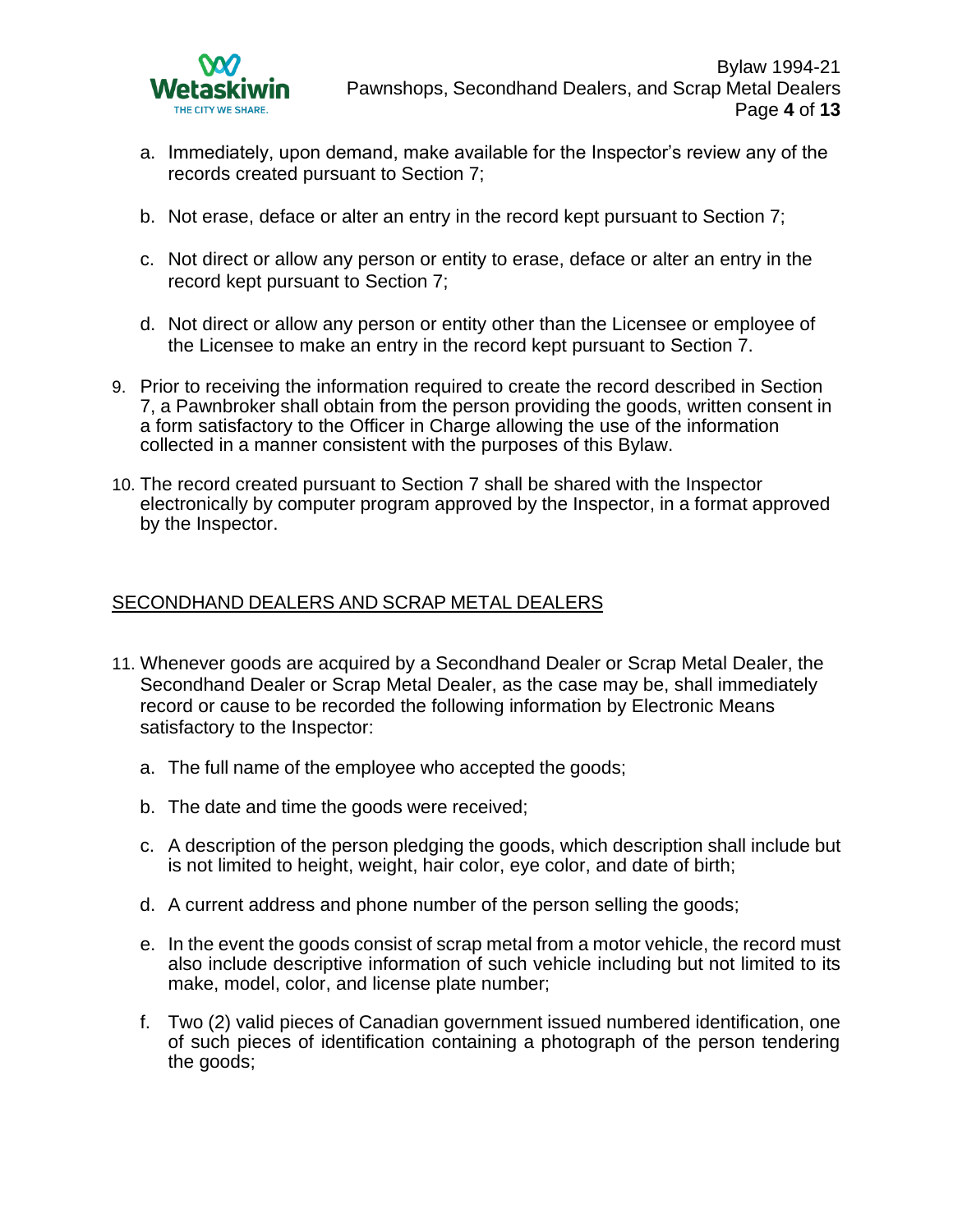

- g. A photograph of the person who is selling the goods, a copy of which photograph shall be attached to both the goods being sold and to the electronic record described herein;
- h. A complete and accurate description of each of the goods, which description shall include but is not limited to, as applicable: make, color, model, serial number, manufacturer's name, any distinguishing or identifying marks or features, and in the case of scrap metal, a description of the item or items such scrap metal was taken from; and
- i. A photograph of the goods sufficient for identifying such goods, in the opinion of the Inspector.
- 12. Prior to receiving the information required by Section 11, a Secondhand Dealer or Scrap Metal Dealer shall obtain from the person providing the goods, written consent in a form satisfactory to the Officer in Charge allowing the use of the information collected in a manner consistent with the purposes of this Bylaw.
- 13. This record created pursuant to Section 11 shall be shared with the Inspector electronically by computer program approved by the Inspector, in a format approved by the Inspector.
- 14. Every Licensee shall deliver or cause to be delivered to the Officer in Charge, by Electronic Means acceptable to the Inspector, the information recorded pursuant to Sections 7 and 11:
	- a. The delivery of such information shall take place within one (1) hour after the Licensee ceases its business activities or ordinary hours of operation each day;
	- b. The Inspector may require a Licensee to use the services of a third-party service provider for purposes of satisfying the Licensee's obligations pursuant to this Bylaw; and
	- c. A Licensee shall promptly pay all fees required by any third-party service provider for services provided in connection with the Licensee satisfying its obligations pursuant to this Bylaw, unless otherwise provided for by the Inspector.

# ESTATE SALES

15. Notwithstanding any other provision in this Bylaw, a Secondhand Dealer is not required to deliver information to the Officer in Charge pursuant to Section 11 with respect to goods acquired from an Estate Sale. However, the following information in respect of goods acquired from an Estate Sale shall be obtained and kept on the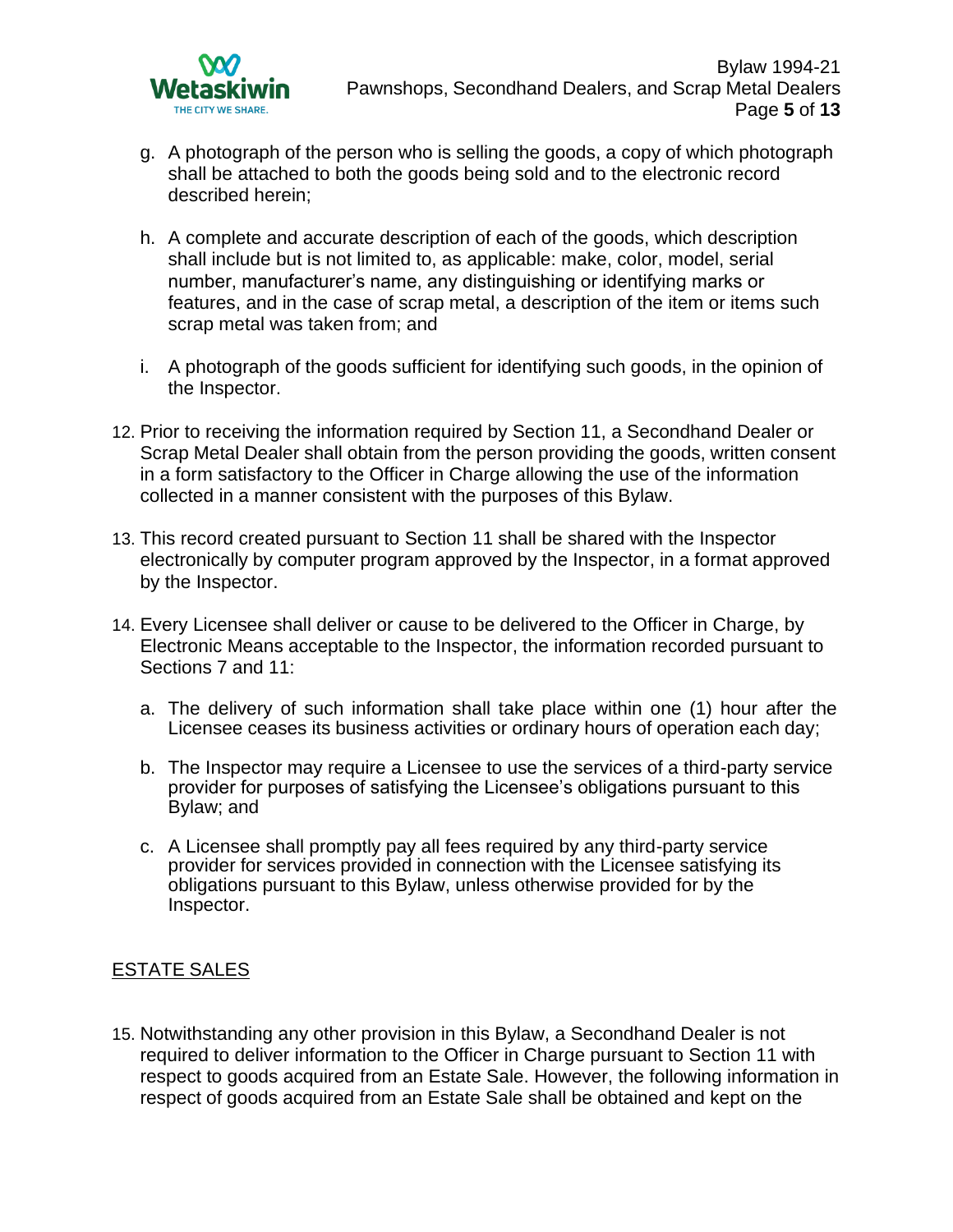

business premises of a Secondhand Dealer in a Record Book or electronic record, and shall be made available to a Peace Officer on demand:

- a. The date and time the goods were acquired;
- b. The full name, date of birth, residential address, and telephone number of the person from whom the goods were acquired;
- c. Details from one (1) valid piece of Canadian government issued numbered identification provided by the person whom the goods were acquired; of which must have a Canadian government issued photograph of the person; and
- d. A general description of the goods acquired.
- 16. A Secondhand Dealer shall not acquire goods from an Estate Sale unless the person from whom the goods are to be acquired provides written proof of his authority to dispose of such Estate Sale goods to the Secondhand Dealer.
- 17. The Officer in Charge may grant written exemptions from any of the requirements in Sections 11, 12, 13 and 14 to Secondhand Dealers for specific types of goods, if in the opinion of the Officer in Charge, complying with the requirements would not serve to protect the public from acquiring stolen property through purchases from Secondhand Dealers. Any exemption granted under this Section 17 may be revoked upon Thirty (30) days' notice to the Secondhand Dealer.
	- a. If an exemption is granted from the requirements in Section 11, the Secondhand Dealer shall record and keep the information required to be recorded pursuant to Section 11 in a Record Book or electronic record, after the goods are acquired. The Secondhand Dealer shall provide such information to a Peace Officer upon demand.
- 18. A person who records or causes to be recorded false, misleading or inaccurate information pursuant to this Bylaw, including but not limited to Section 7, Section 11, or Section 15, is guilty of an offence.
- 19. A person who delivers or causes to be delivered false, misleading or inaccurate information to a Peace Officer pursuant to Section 7, Section 11, or Section 15 of this Bylaw is guilty of an offence.
- 20. A Licensee shall not accept goods from:
	- a. A person who is or appears to be under the influence of alcohol or drugs;
	- b. A person who is under the age of eighteen (18) years;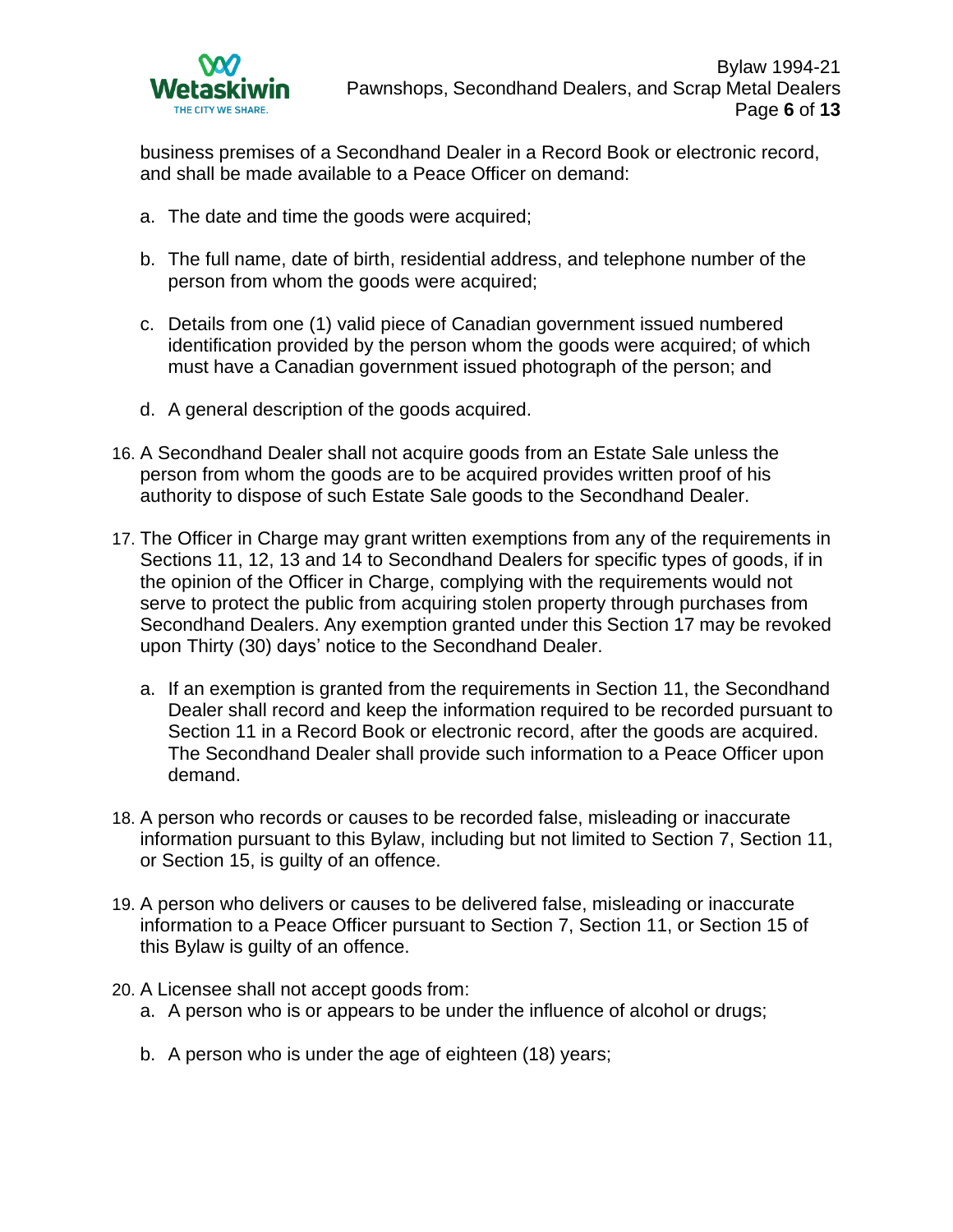

- c. A person who fails to properly identify himself or otherwise refuses to provide the Licensee with all information necessary to comply with the requirements in this Bylaw;
- d. A person who a Licensee knows or has reasonable grounds to believe stole or illegally acquired the goods, or is otherwise unauthorized to sell or dispose of such goods; or
- e. A person who fails or refuses to supply written consent as required by Section 7 or 11.
- 21. A Licensee shall not accept any goods which have had the manufacturer's name or serial number removed, defaced, tampered with or altered in any way unless the Licensee has obtained prior written approval from a Peace Officer.
- 22. No Licensee shall alter, repair, sell, dispose of or in any way part with possession of goods acquired in the course of business until thirty (30) days have passed from the date of acquisition, except for:
	- a. A Scrap Metal Dealer must hold goods acquired in the course of business in their original condition for seven (7) days; and
	- b. Subsection 22(a) shall not be deemed to authorize a sale or forfeiture if:
		- i. The parties have agreed upon a longer period for the holding of the goods; or
		- ii. The sale or forfeiture would in any other way be contrary to the law.
- 23. All Licensees shall keep all information collected pursuant to this Bylaw for a period of three (3) years.
- 24. All Licensees shall attend and complete mandatory training provided to them from the Inspector to the satisfaction of the Inspector.

# ENFORCEMENT AND PENALTY

- 25. Offence:
	- a. Except as otherwise provided herein, any person who contravenes any provision of this Bylaw is guilty of an offence, and shall be liable, upon summary conviction, to the fine as set out in Schedule "A" of this Bylaw.
	- b. In the case of an offence that is of a continuing nature, a contravention constitutes a separate offence in respect of each day, or part of a day, on which it continues and a person guilty of such an offence is liable to a fine for each such day.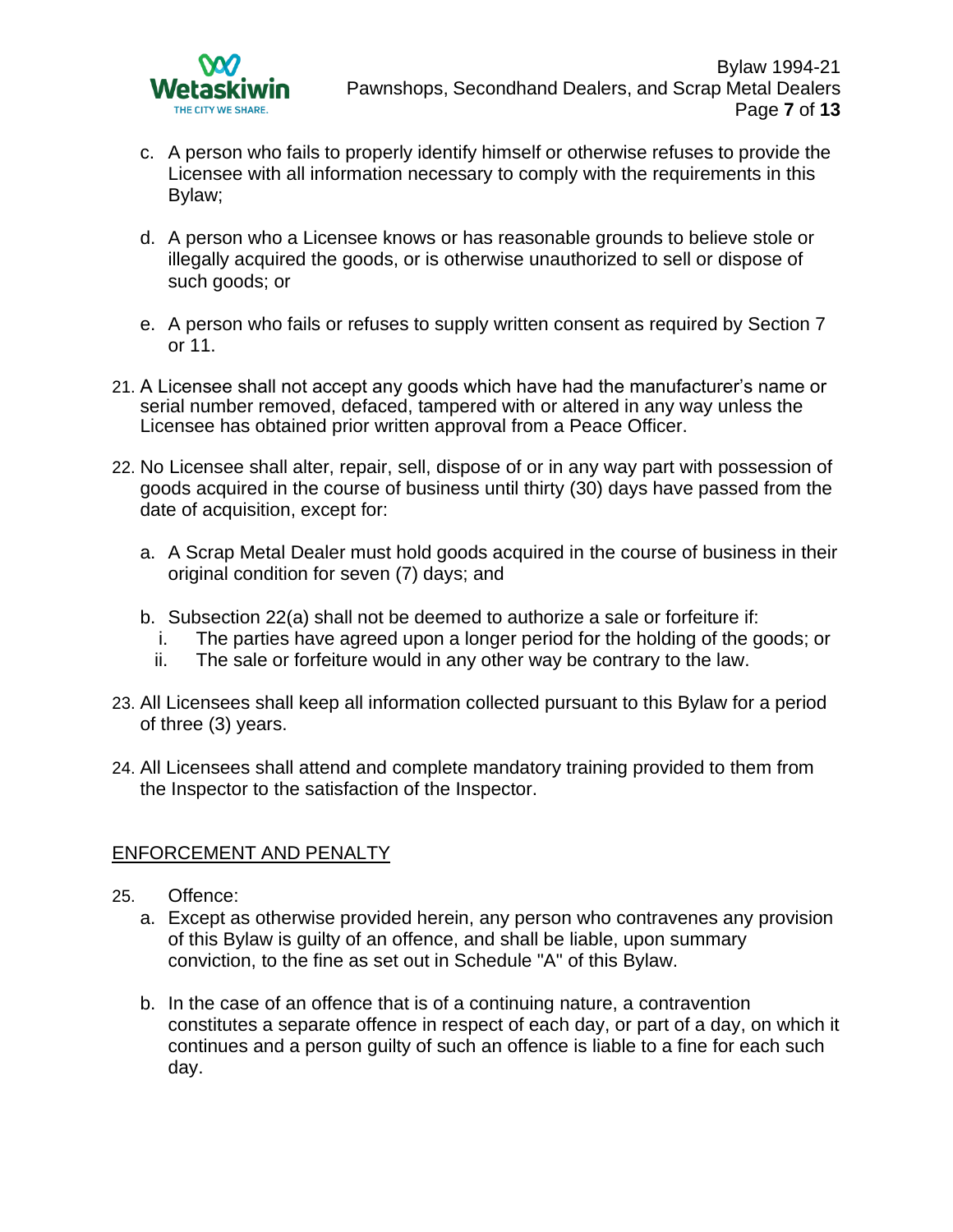

- c. A Peace Officer is hereby authorized and empowered to issue a Violation Tag to any person whom the Peace Officer has reasonable grounds to believe has contravened any provision of this Bylaw.
- d. A Violation Tag may be issued to such person:
	- i. personally;
	- ii. by registered mail sent to the postal address of the person, as shown on the Tax Assessment Roll or on the Certificate of Title for the property; or
- iii. by leaving it with a person apparently over eighteen (18) years of age at the place of residence of the person to whom the Violation Tag is addressed.
- e. Any Violation Tag shall conform to a format approved by the City Manager of Wetaskiwin and shall include all required content.
- f. Subject to the provisions of subsections 25(b) and 25(c), upon issuance and service of a Violation Tag under section 25(a) the amount the City of Wetaskiwin will accept for the alleged offences shall be the amount of the specified penalty, and upon payment to a person authorized by the City Manager of Wetaskiwin to receive such payment there shall be issued an official receipt therefor and such payment shall be accepted in lieu of prosecution for the alleged offence.
- g. In the event that a Violation Tag has been issued and the penalty specified on the Violation Tag has not been paid within the prescribed time, a Peace Officer may issue a Violation Ticket to the person to whom the Violation Tag was issued.
- h. A Violation Ticket issued with respect to a violation of this Bylaw shall be served upon the person responsible for the contravention in accordance with the Provincial Offences Procedure Act.
- i. The person to whom the Violation Ticket has been issued may plead guilty by making a voluntary payment in respect of the summons by delivering to the Provincial Court, on or before the initial appearance date, the Violation Ticket together with an amount equal to the specified penalty for the offence as provided within Schedule "A" of this Bylaw.
- j. When Court records the receipt of a voluntary payment pursuant to Provincial Offences Procedure Act, the act of recording the receipt of that payment constitutes acceptance of the guilty plea and also constitutes the conviction and the imposition of a fine in the amount of the specified penalty.
- k. Subject to subsection 25(e), where payment is tendered to a person authorized by the City Manager of Wetaskiwin to receive such payment within seven (7) days from the date of service of a Violation Tag issued and served under subsection 25(c) for an alleged offence listed in Schedule "A", the payment amount shall be reduced by 50% of the specified penalty and such payment shall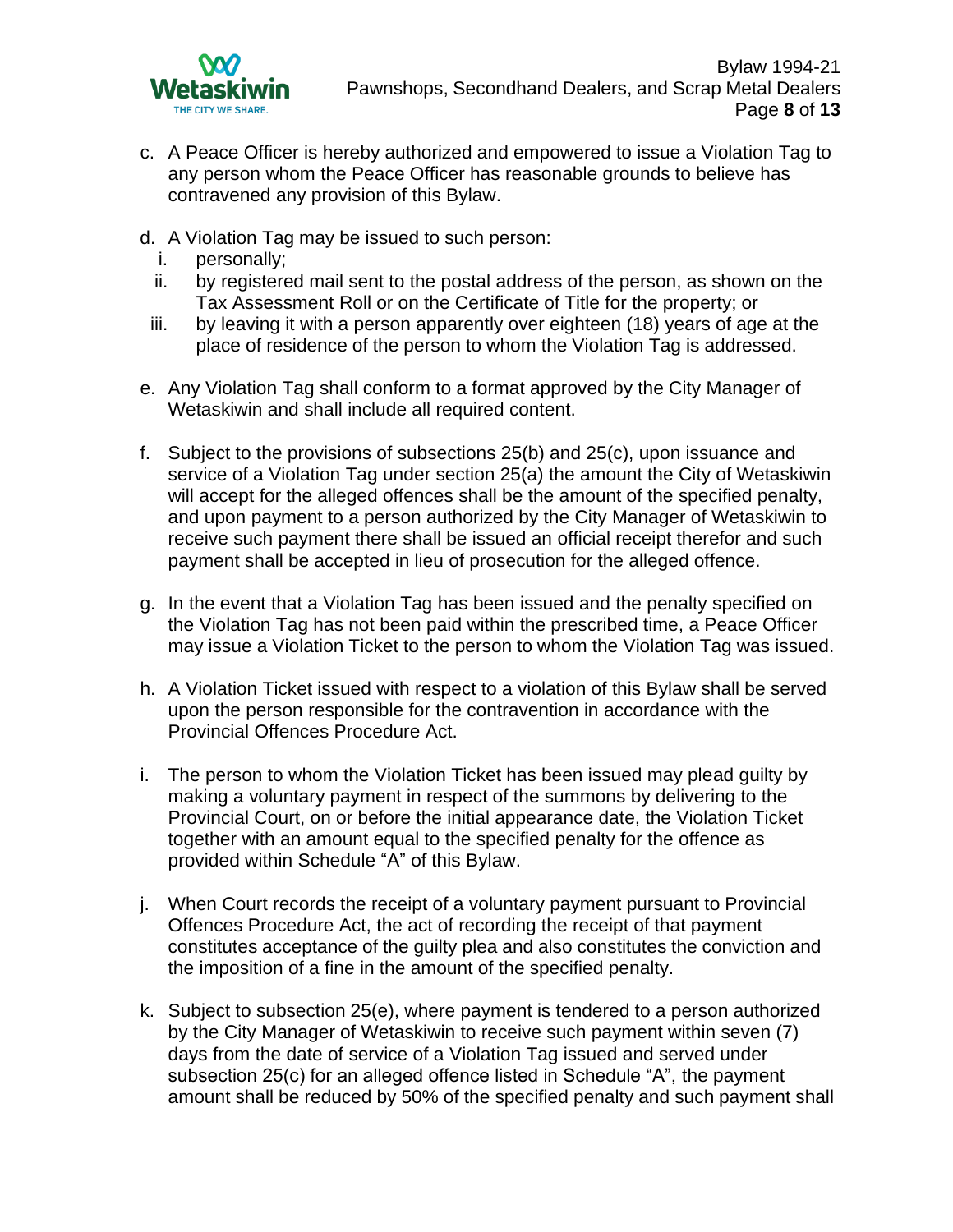

be accepted in lieu of prosecution, subject to any validly enacted law or regulation to the contrary.

- l. Nothing in this Bylaw shall be read or construed as:
	- i. preventing any person from exercising their right to defend an allegation that he has committed an offence listed in Schedule "A" or,
	- ii. preventing a Peace Officer from issuing a summons or offence notice under the *Provincial Offences Procedure Act* or otherwise initiating court process in any other manner permitted by law, in respect of an alleged offence in respect of which a Violation Tag may be issued.
- 26. Every person who contravenes any provision of this Bylaw is guilty of an offence and liable on summary conviction to a fine of not less than \$500 and not exceeding \$10,000 and to imprisonment for a term not exceeding six (6) months for nonpayment of such fine.

### VICARIOUS LIABILITY

- 27. For the purpose of this Bylaw, an act or omission by an employee or agent for a person is deemed also to be an act or omission of the person if the act or omission occurred in the course of the employee's employment with the person, or in the course of the agent exercising the powers of or performing duties on behalf of the person under their agency relationship.
- 28. If a corporation commits an offence under this Bylaw, every principal, director, manger, officer, employee, or agent of the corporation who authorized, assented to, acquiesced, or participated in the act that constitutes the offence is guilty of the offence whether or not the corporation has been prosecuted for the offence.

### INSPECTIONS

29. The City Manager of the City of Wetaskiwin, and the Inspector, may carry out any inspection necessary to determine compliance with this Bylaw.

### **SEVERABILITY**

- 30. If a court of competent jurisdiction should declare any Section or Subsection of this Bylaw to be invalid, that Section or Subsection shall be severed from the remainder of the Bylaw, and the remaining provisions of this Bylaw shall continue to be valid and enforceable.
- 31. It is the intention of the Council of the City of Wetaskiwin that each separate provision of this Bylaw shall be deemed independent of all other provisions, and it is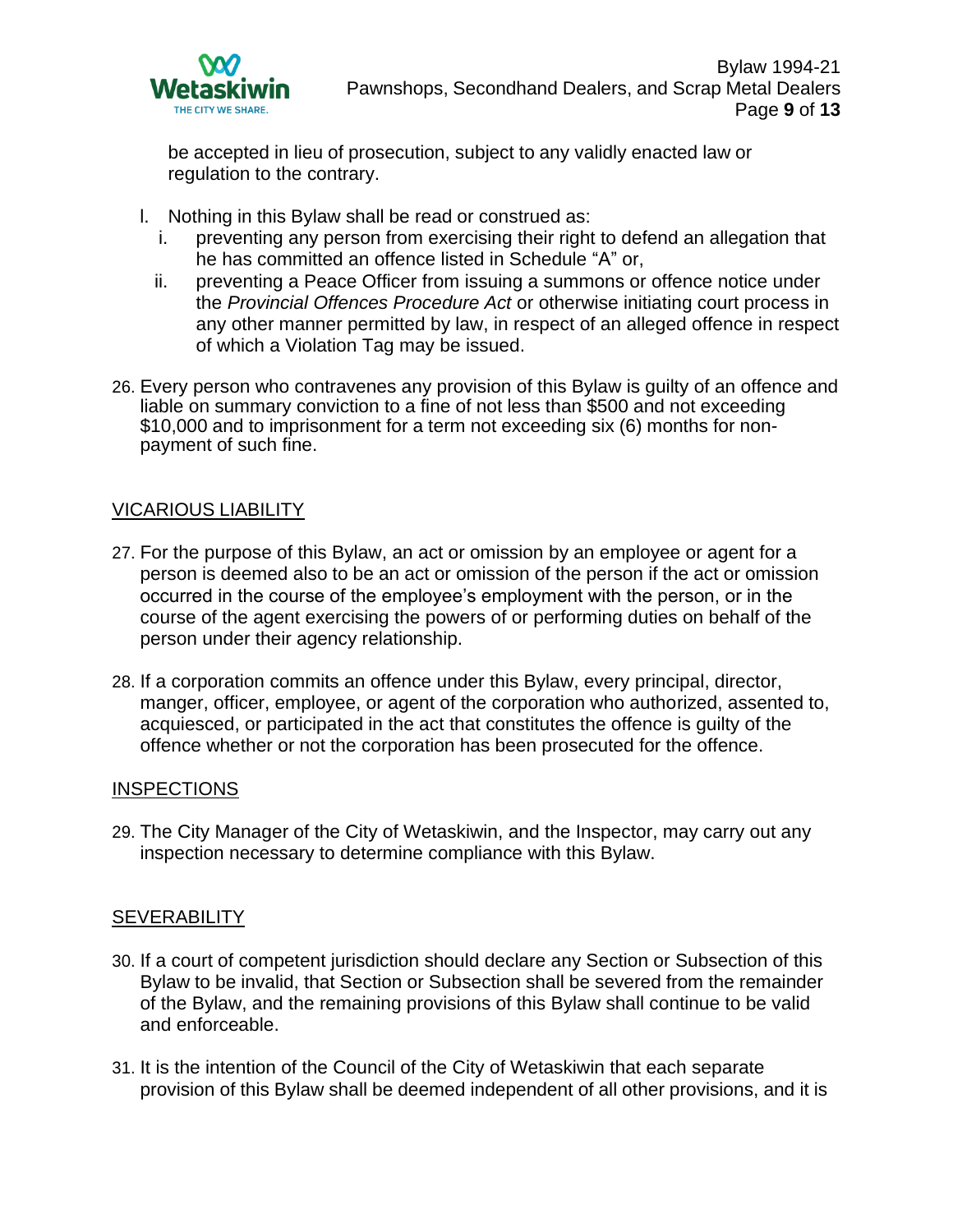

further the intention of the Council that if any provision of this Bylaw be declared invalid for any reason by a Court of competent jurisdiction, then all other provisions of this Bylaw shall remain valid and enforceable.

## TRANSITION AND EXECUTION

- 32. This Bylaw shall repeal Bylaw No. 1293-94 and 1307-95 and amendments thereto on the date of final passing.
- 33. This Bylaw shall come into full force and effect on the date of final passing except for Section 14, which shall come into full force and effect 90 days after the final passing of this bylaw.

READ a first time this 26th day of April,, 2021.

- READ a second time this 26th day of April, 2021.
- READ a third time this 14th day of June, 2021.

ORIGINAL SIGNED

TYLER GANDAM, MAYOR

ORIGINAL SIGNED

SUE HOWARD, CITY MANAGER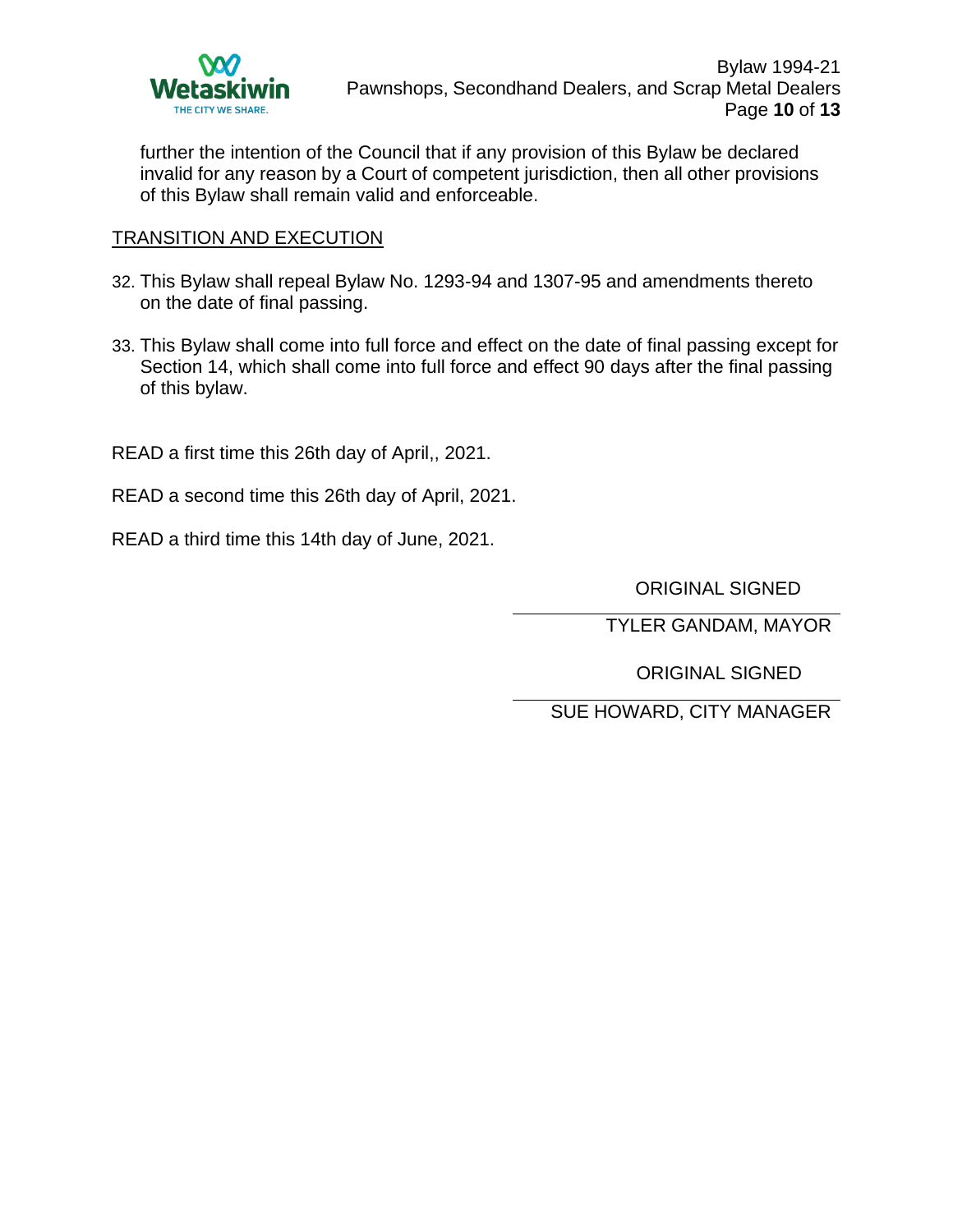

# SCHEDULE "A"

| <b>Section</b> | <b>Charge</b>                                                                                                  | <b>Fine</b> |
|----------------|----------------------------------------------------------------------------------------------------------------|-------------|
| 5              | Operate a second hand store within a Pawnshop                                                                  | 500         |
| 6              | Allow person under age of eighteen (18) to receive goods                                                       | 500         |
| 7(a)           | Fail to record employee name                                                                                   | 500         |
| 7(b)           | Fail to record date and time of goods received                                                                 | 500         |
| 7(c)           | Fail to record full description of person pawning goods                                                        | 500         |
| 7(d)           | Fail to record full address and phone number of person pawning<br>goods                                        | 500         |
| 7(e)           | Fail to record valid government identification                                                                 | 500         |
| 7(f)           | Fail to take photo of person pawning goods                                                                     | 500         |
| 7(g)           | Fail to record accurate description of item being pawned along<br>with picture of item                         | 500         |
| 7(h)           | Fail to record amount advanced on item being pawned                                                            | 500         |
| 8(a)           | Fail to provide License Inspector any records from section 7                                                   | 500         |
| 8(b)           | Erase, deface or alter entries                                                                                 | 500         |
| 8(c)           | Direct or allow a person to erase, deface or alter an entry                                                    | 500         |
| 8(d)           | Allow or direct any person other that licensee or employee to<br>make entry into the record system             | 500         |
| 9              | Fail to obtain written consent of person pawning goods                                                         | 500         |
| 10             | Fail to provide information in electronic form acceptable to the<br>license inspector as recorded in section 7 | 500         |
| 11(a)          | Fail to record employee name                                                                                   | 500         |
| 11(b)          | Fail to record date and time of goods received                                                                 | 500         |
| 11(c)          | Fail to record full description of person pledging goods                                                       | 500         |
| 11(d)          | Fail to record full address and phone number of person pawning<br>goods                                        | 500         |
| 11(e)          | Fail to record motor vehicle information                                                                       | 500         |
| 11(f)          | Fail to record valid government identification                                                                 | 500         |
| 11(g)          | Fail to take photo of person selling the goods                                                                 | 500         |
| 11(h)          | Fail to record accurate description of item being pawned                                                       | 500         |
| 11(i)          | Fail to obtain photo of goods                                                                                  | 500         |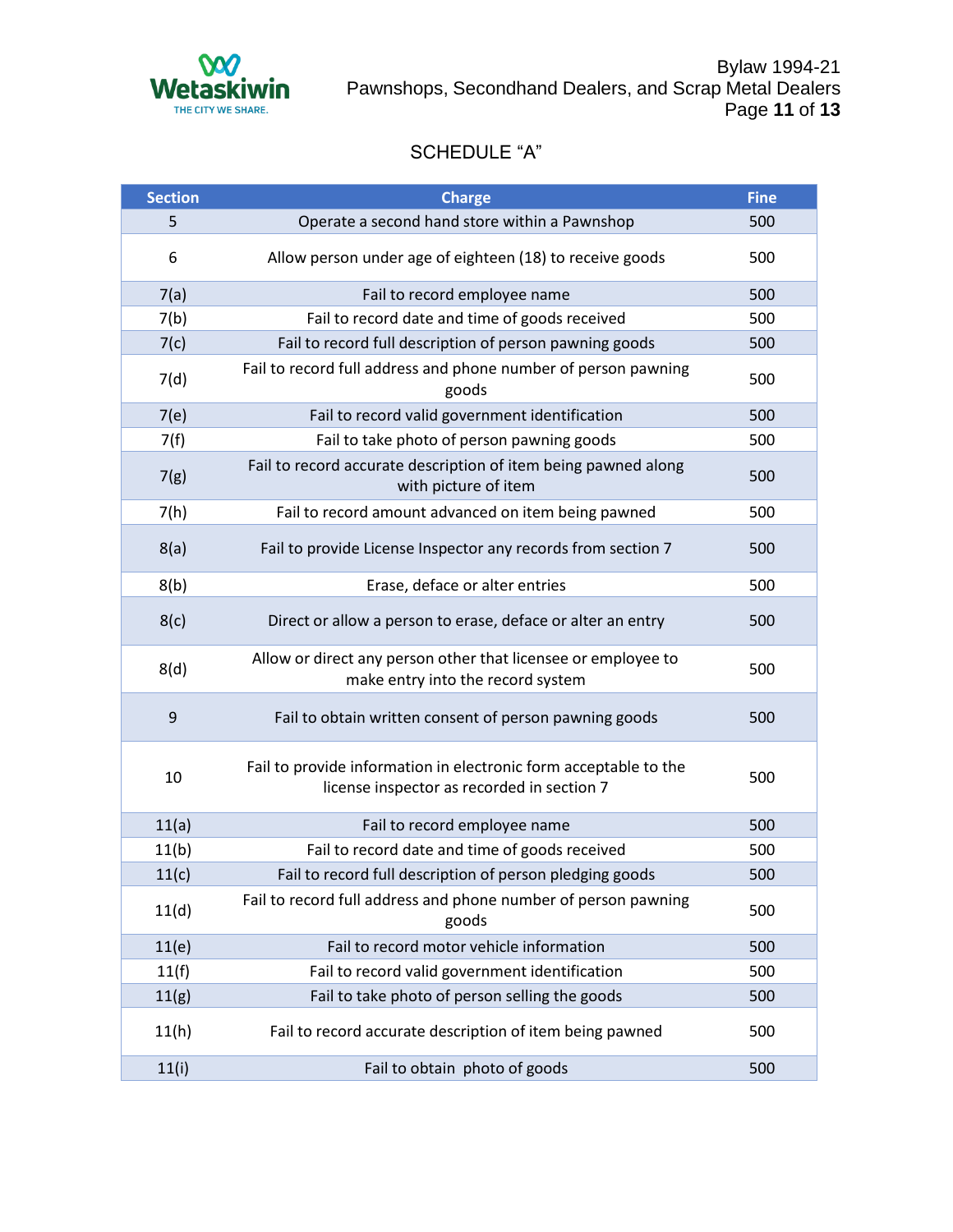

| 12    | Fail to obtain written consent of person pawning goods                                                                                                   | 500  |
|-------|----------------------------------------------------------------------------------------------------------------------------------------------------------|------|
| 13    | Fail to provide information in electronic form acceptable to the<br>license inspector as recorded in section 11                                          | 1000 |
| 14(a) | Fail to upload information in section 7 and 11 within 1 hour of<br>closing time                                                                          | 500  |
| 15(a) | Fail to record date and time of goods received                                                                                                           | 500  |
| 15(b) | Fail to record name, date of birth, full address and phone number<br>of person whom the goods were received from                                         | 500  |
| 15(c) | Fail to record valid government identification                                                                                                           | 500  |
| 15(d) | Fail to record accurate description of goods received                                                                                                    | 500  |
| 16    | Receive goods from estate sale from person not having authority<br>to dispose of goods                                                                   | 500  |
| 18    | Fail to record or cause to record false, misleading or inaccurate<br>information pursuant to this bylaw                                                  | 1000 |
| 19    | Fail to deliver or cause to record false, misleading or inaccurate<br>information pursuant Section 7 or 11 of this bylaw                                 | 1000 |
| 20(a) | Accept goods from a person who appears to be under the<br>influence of alcohol or drugs                                                                  | 500  |
| 20(b) | Accept goods from a person under the age of eighteen                                                                                                     | 500  |
| 20(c) | Accept goods from a person failing to properly identify themselves<br>or otherwise comply with this bylaw                                                | 1000 |
| 20(d) | Accept items from person who has reasonable grounds that item<br>was illegally acquired or is otherwise unauthorized to sell or<br>dispose of such goods | 1000 |
| 20(e) | Accept goods from person who fails to supply written consent                                                                                             | 1000 |
| 21    | Accept goods that manufacturers name or serial number has been<br>removed, deface, or tampered with without prior approval of a<br>Peace Officer         | 1000 |
| 22    | Licensee alter, repair, dispose of or in any way part with the goods<br>acquired before 30 days of being acquired                                        | 1000 |
| 23    | Fail to keep all information collected for three (3) years                                                                                               | 500  |